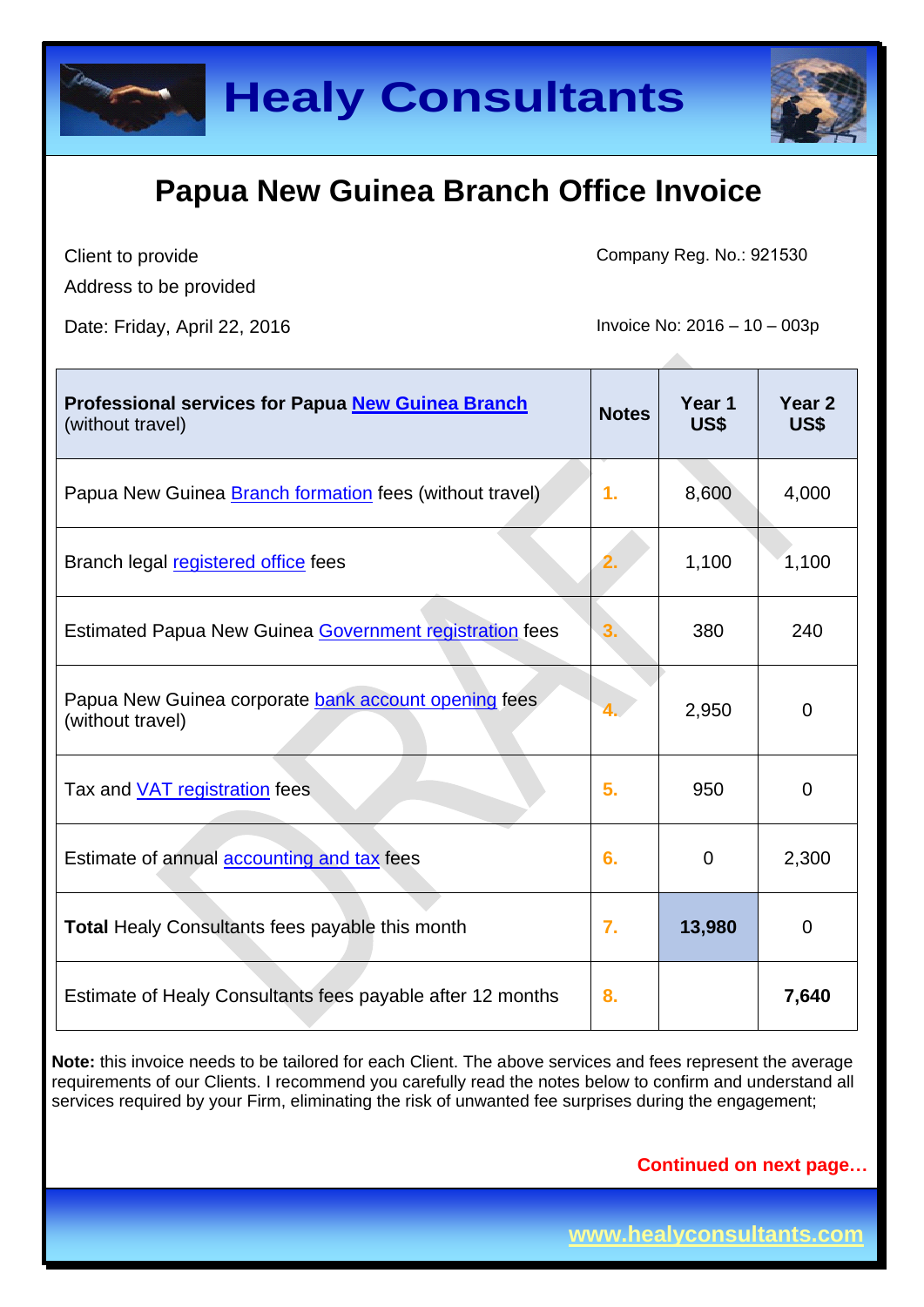

#### *Notes to invoice above*

**1.** Healy Consultants fees to efficiently and effectively complete Papua New Guinea branch registration within 8 [weeks](http://www.healyconsultants.com/papua-new-guinea-company-registration/fees-timelines/#timelines) (click link) by **i)** choosing the optimum regulatory license for our Client's business activities **ii)** reserving a branch name with the [Investment Promotion Authority](http://www.ipa.gov.pg/business-registration-regulation-and-certification/) (IPA) **iii)** settling our accountant and lawyer fees and **iv)** preparing a high quality branch registration application for [IPA;](http://www.ipa.gov.pg/)

All [engagement fees](http://www.healyconsultants.com/company-registration-fees/) (click link) are agreed and paid up front and agree to the fees published on our country web pages. Consequently, there are no hidden fees, surprises or ambushes throughout the engagement. All engagement deadlines are agreed up front in the form of a [detailed](http://www.healyconsultants.com/index-important-links/example-project-plan/)  [project plan,](http://www.healyconsultants.com/index-important-links/example-project-plan/) mapping out [deliverables](http://www.healyconsultants.com/deliverables-to-our-clients/) by week throughout the engagement term;



Every week during the engagement. Healy Consultants will email our Client a detailed status [update.](http://www.healyconsultants.com/index-important-links/weekly-engagement-status-email/) Our Client is immediately informed of engagement problems together with solutions. Your dedicated engagement manager is reachable by phone, Skype, live chat and email and will communicate in your preferred language;

- **2.** In accordance with Papua New Guinea [Companies Act of 1997,](http://www.wipo.int/wipolex/en/text.jsp?file_id=193906) a Papuan branch shall as from the date of its registration have a legal registered office in Papua New Guinea, to which all official government communications and notices may be addressed. To comply with this statutory requirement, Healy Consultants' Papua New Guinea office will be the registered office address for your branch. Thereafter, this address will be used to receive government correspondence including **i)** tax letters; **ii)** notice of the legal annual return; and **iii)** all government communications. Most of our Clients wish to place [Healy Consultants'](http://www.healyconsultants.com/corporate-outsourcing-services/company-secretary-and-legal-registered-office/) office [address](http://www.healyconsultants.com/corporate-outsourcing-services/company-secretary-and-legal-registered-office/) on invoices, contracts, websites and business cards;
- **3.** This fee is an estimate of government costs payable during your Firm's engagement. For transparency purposes, all government fee payments will be supported by original receipts and invoices. Examples of government costs include **i)** reserving the branch name with [IPA;](http://www.ipa.gov.pg/) **ii)** preparation of branch deeds and articles of association and **iii)** submit a high quality branch registration application for **IPA**;

Following engagement completion, Healy Consultants will refund our Client any excess of funds received over actual Government costs paid;

**Continued on next page…**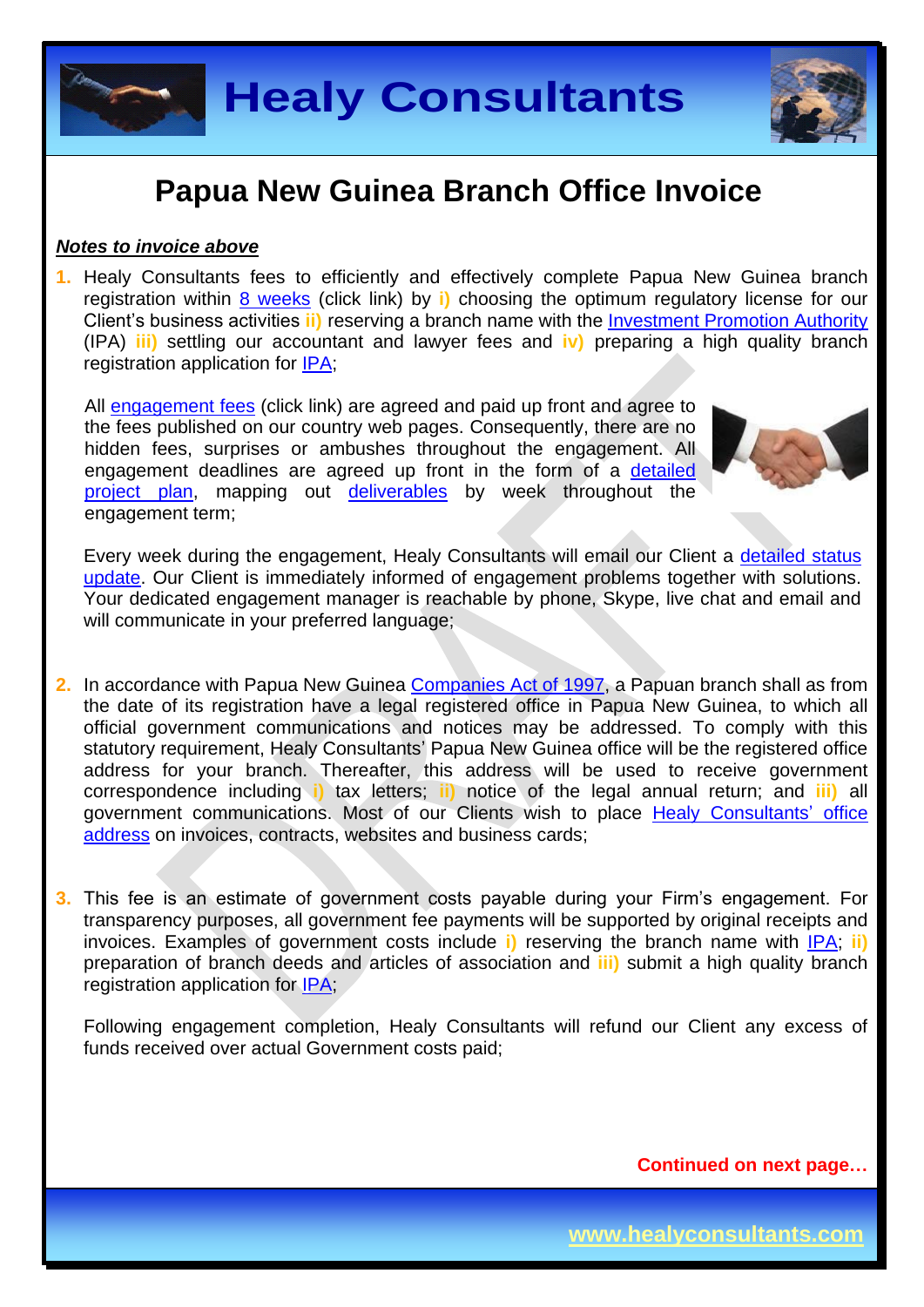



4. Healy Consultants will be pleased to open a Papua New Guinea **[corporate bank account](http://www.healyconsultants.com/papua-new-guinea-company-registration/banking/)** without our Client travel. It is a time consuming task, and Healy Consultants will shelter our Client from the associated administrative challenges. As you can appreciate, it is a difficult task to obtain bank account approval through a newly formed branch when shareholders, directors and bank signatories reside overseas. Healy Consultants will prepare a business plan for the bank to optimize the probability of corporate bank account approval. Depending on our Client's business and nationality, there is a 20% probability the banks will request a bank signatory to travel for a one-hour bank interview. Healy Consultants will try its best to negotiate with the bank for a travel exemption. If our Client must travel to Papua New Guinea for corporate bank account opening, Healy Consultants will refund our Client US\$950;

If our Client is not comfortable with only a Papua New Guinea corporate bank account, Healy Consultants will be pleased to open [an international corporate bank account](http://www.healyconsultants.com/international-banking/) (click link) outside of Papua New Guinea. Examples include New York, Germany, Liechtenstein, Austria, Bulgaria, South Africa, Australia, London, South America or Dubai. All banks will be top tier banks in these countries with excellent internet banking services. Example of our global banking partners include HSBC, Standard Chartered Bank, Citibank, Barclays, Standard bank, ANZ bank, VTB bank, UBS, Credit Suisse;

The banks enjoys ultimate power of approval of corporate bank account applications. Consequently, guaranteed success is outside of Healy Consultants' control. What is inside our control is the preparation and submission of a high quality bank application that maximizes the likelihood of approval. To date, we enjoy a 100% approval record because of our global [banking relationships](http://www.healyconsultants.com/international-banking/corporate-accounts/) and determination.

Global banks continue to tighten corporate bank account opening procedures, their internal compliance departments completing more thorough due diligence of Clients. Consequently, our Clients should expect the bank account approval period to take up to 4 weeks. Furthermore, global banks now require evidence of proof of business in the country where the corporate bank account will be, including sales contracts or lease agreement;



**M**estpac



**5.** In accordance with Papua New Guinea law, each entity must register for corporate tax and VAT at the [Internal Revenue Commission;](http://www.irc.gov.pg/)

**Continued on next page…**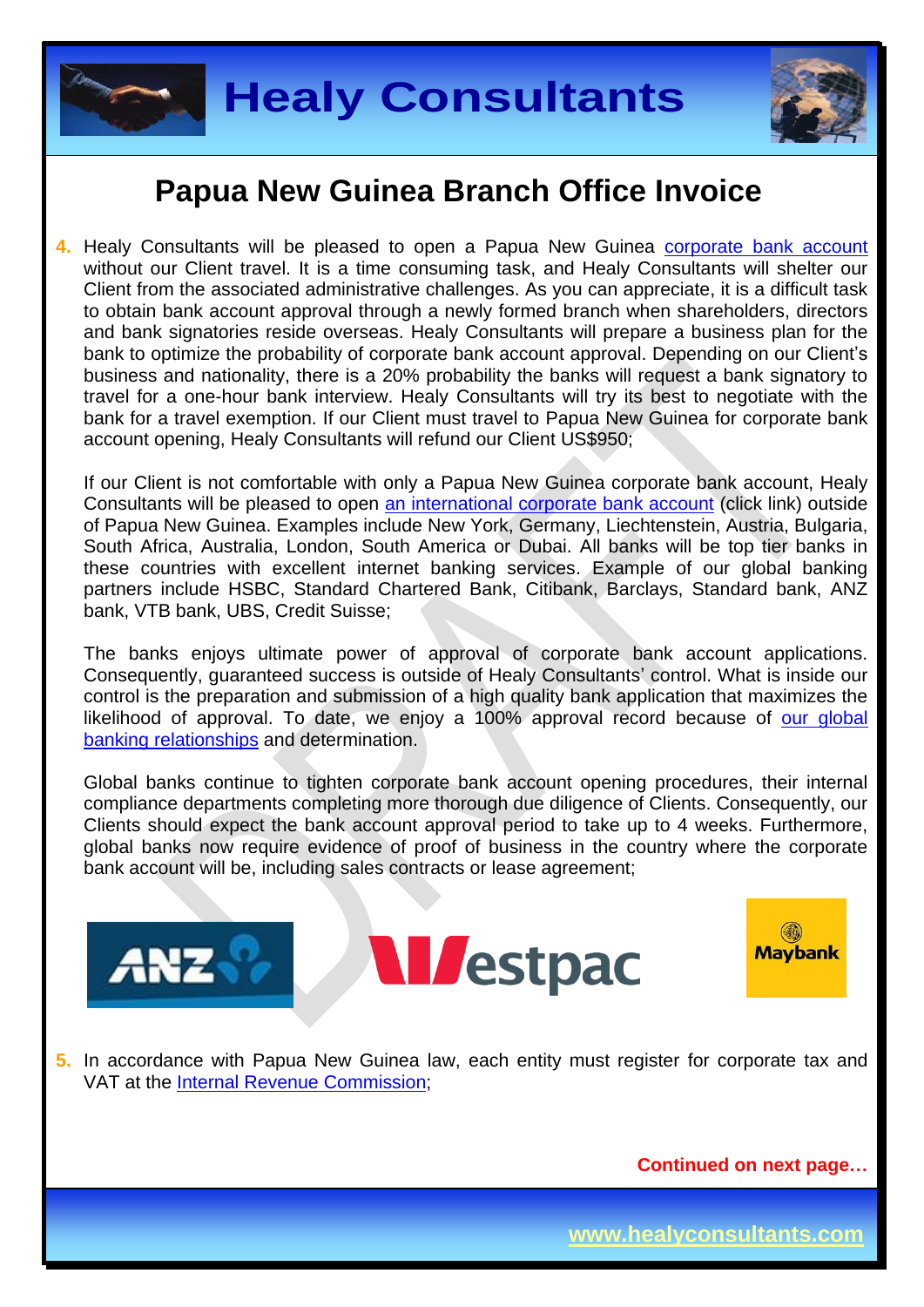



**6.** For an active trading branch, these [accounting and tax](http://www.healyconsultants.com/papua-new-guinea-company-registration/accounting-legal/) fees are an estimate of Healy Consultants fees to efficiently and effectively discharge your annual branch accounting and tax obligations. Following receipt of a set of draft accounting numbers from your branch, Healy Consultants will more accurately advise accounting and tax fees. For a dormant branch, Healy Consultants fees are only US\$950;



- **7.** All fees quoted in this invoice correspond to fees quoted [on Healy Consultants'](http://www.healyconsultants.com/company-registration-fees/) website. Please review this invoice carefully to identify errors. During the rush of the business day, it is possible that Healy Consultants inadvertently made fee calculation errors, typing errors or omitted services or omitted historic fee payments from Clients. In the unfortunate event you identify invoice errors, please revert to me directly re the same. I apologize in advance if I or my staff made invoice errors;
- **8.** Assuming our Clients re-engage Healy Consultants in year 2, this fee is an estimate of the fees payable next year, 12 months after the date of branch registration;
- **9.** The fees quoted in this invoice are a prediction of the fees required to efficiently and effectively complete this engagement in a timely manner. If during the engagement Healy Consultants realizes that the project is more complex than anticipated, requiring a large additional investment of time, my Firm will revert to request additional fees. If Healy Consultants completes the engagement faster and more easily than expected, Healy Consultants is happy to refund some fees to our Client;
- **10.**Branch business activities are limited to that of the parent company. The branch suffers a corporation tax of 30%. A branch can **i)** lease office premises and **ii)** issue sales invoice to Clients' and **iii)** sign local legal contracts. A branch can or cannot import and export goods. The life of the branch is limited to that of the parent company.
- 11. Engage Healy Consultants to [project manage](http://www.healyconsultants.com/project-manage-engagements/) business set up in every country on the planet. We are the best in the [world](http://www.healyconsultants.com/best-in-the-world/) at what we do, timely completing the  $A$  to  $Z$  of every country engagement;
- **12.**In accordance with [Papua New Guinea](http://www.wipo.int/wipolex/en/text.jsp?file_id=199754) Company Law, there is no minimum capital requirement.
- **13.**Depending on our Client's business and nationality, the Papua New Guinea Government may require a special regulatory license to carry on your business in the country. Healy Consultants will assist our Client secure license approval; there may be additional engagement fees.

**Continued on next page…**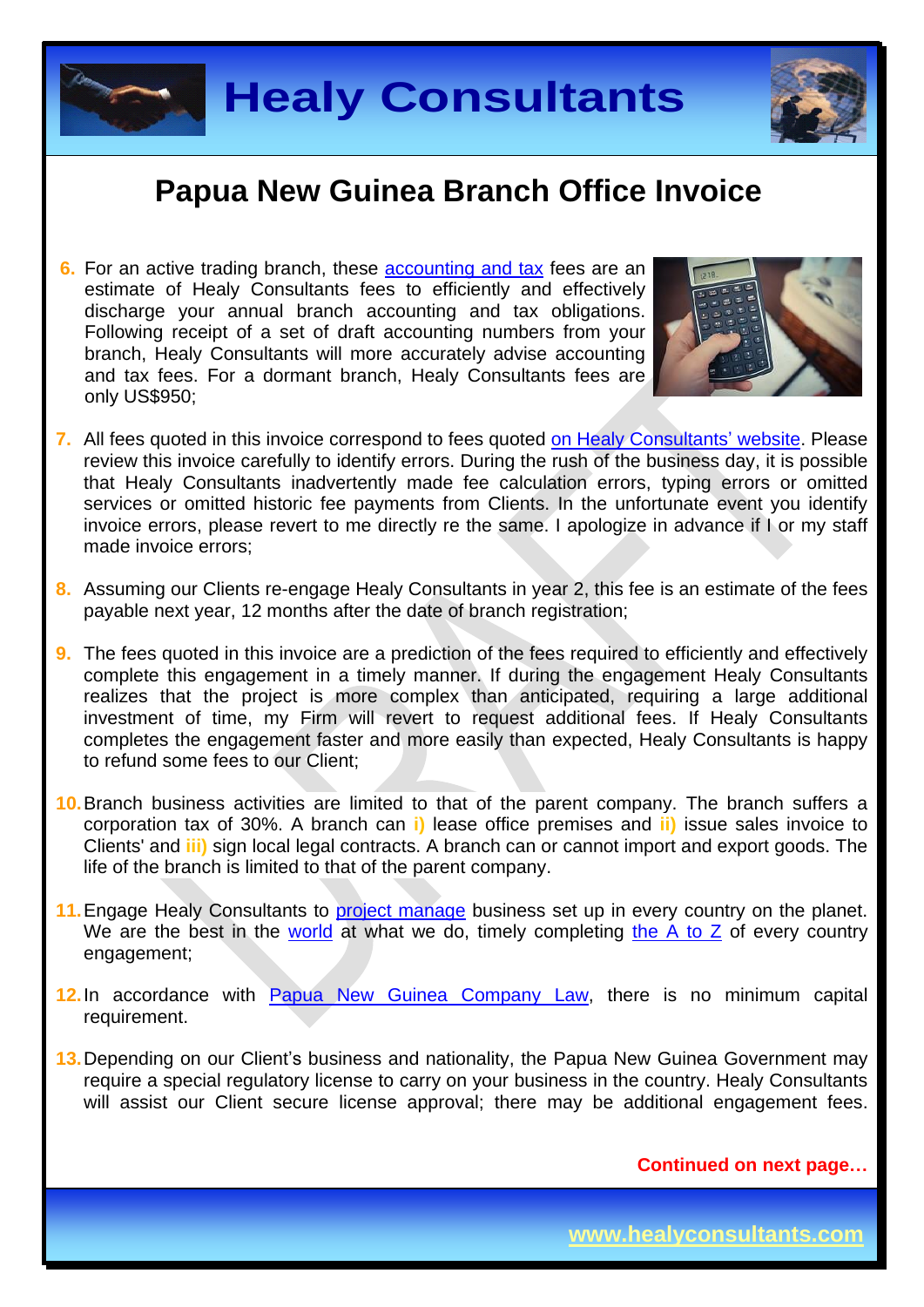



However, the Government enjoys ultimate power of approval of branch registrations and business licenses;

- **14.**It is important our Clients are aware of their personal and corporate tax obligations in their country of residence and domicile. Let us know if you need Healy Consultants help to clarify your local and international annual tax reporting obligations;
- **15.**If our Client and Healy Consultants properly plan this engagement, our Clients' will *not* have to travel during this engagement. Healy Consultants will efficiently and effectively complete branch registration and corporate bank account opening in a timely manner without our Client presence. Instead, our Client will need to **i)** sign and get documents legalized in the embassy in their country of origin and **ii)** courier the originals to Healy Consultants office;



- 16. If our Client requires non-resident nominee director services [\(click link\),](http://www.healyconsultants.com/corporate-outsourcing-services/nominee-shareholders-directors/) Healy Consultants will be pleased to assist. Our fee for professional, passive nominee non-resident corporate director amounts to US\$2,100 per annum. Being the sole shareholders and sole director of a Client's branch exposes Healy Consultants to reputation, litigation and financial risk;
- 17. If required, Healy Consultants will be pleased to assist your firm to secure employee [visa](http://www.healyconsultants.com/papua-new-guinea-company-registration/formation-support-services/) approvals. Our fee is US\$2,950 for the first employee, US\$1,950 for the second employee, US\$950 per employee thereafter. Our employee visa fees includes preparation of a quality visa application and submitting to the correct Government immigration officers. The Government enjoys ultimate power of approval of visa applications. Consequently, guaranteed success is outside of Healy Consultants' control. What is inside our control is the preparation and submission of a high quality immigration visa application that maximizes the likelihood of visa approval;
- **18.**Some of our Clients request Healy Consultants to provide temporary shared [office space](http://www.healyconsultants.com/virtual-office/) for 6 months until their preferred business premises is found. If your Firm requires this service, our one-time fee is US\$950. Monthly rental thereafter is paid directly to the landlord, independently of Healy Consultants;
- **19.**Monthly, quarterly and mid-year Government tax obligations include monthly and quarterly payroll reporting, VAT and corporation tax return filing. If you need our help, Healy Consultants can complete monthly Government reporting for a monthly fee of US\$860. Healy Consultants monthly support will include **i)** receive in dropbox the monthly invoices from our client **ii)** label monthly bank statement transactions **iii)** preparation and submission of VAT returns and **iv)** submission of monthly employee payroll reporting;

**Continued on next page…**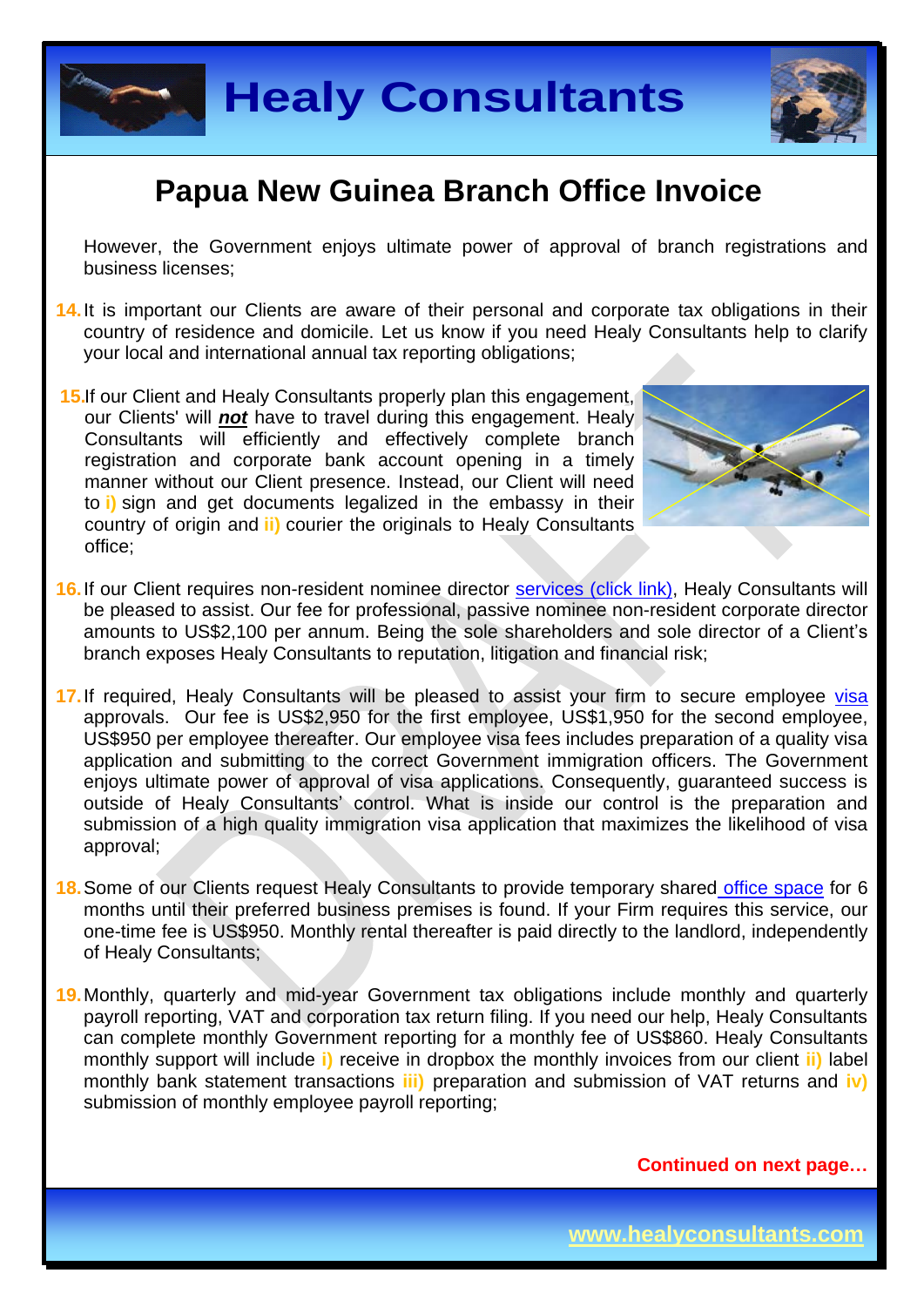



- **20.**As stipulated on our [business website](http://www.healyconsultants.com/) and in section 3 of our engagement letter, Healy Consultants will only commence the engagement following **i)** settlement of our fees and **ii)** completion and signing of our legal engagement letter;
- **21.**During the engagement, parent company's and directors' documents may need to be translated into the local language; before the Government and Bank approves branch registration and corporate bank account opening respectively. Consequently, our Client should budget for possible additional translation and embassy attestation fees. Either our Client or Healy Consultants can complete this administrative task;

As always, Healy Consultants will negotiate with all third parties to eliminate or reduce additional engagement costs. For transparency purposes, all third party fee payments will be supported by original receipts and invoices. Examples of possible third party payments include **i)** embassy fees **ii)** notary public costs **iii)** official translator fees;

- **22.**Some of our Clients' require an [immediate country](http://www.healyconsultants.com/turnkey-solutions/) solution. With this strategy, within a day Healy Consultants can supply our Client **i)** an existing dormant Papua New Guinea company number and **ii)** an already approved Papua New Guinea corporate bank account number and **iii)** a business address. Turnkey solutions are attractive to those entrepreneurs who wish to immediately close a country deal, sign a contract or invoice a customer;
- **23.**Healy Consultants will only register your branch after 75% of [due diligence documentation](http://www.healyconsultants.com/due-diligence/) is received by email. Healy Consultants will only open a corporate bank account after 100% of the Client's original due diligence documentation is received by courier;
- **24.**During the annual renewal engagement with our Client, our in-house [Legal and Compliance](http://www.healyconsultants.com/about-us/key-personnel/cai-xin-profile/)  [Department \(click link\)](http://www.healyconsultants.com/about-us/key-personnel/cai-xin-profile/) reviews the quality and completeness of our Client file. Consequently, Healy Consultants may revert to our Client to ask for more up to date due diligence [documentation;](http://www.healyconsultants.com/due-diligence/)
- **25.**To assist our Clients to minimize foreign exchange costs, we offer the payment in SG\$, Euro, Pounds or US\$. Kindly let me know in which currency your Firm prefers to settle our fees and I will send an updated invoice, thank you:
- **26.**Some of our Clients' engage Healy Consultants to [recruit \(click link\)](http://www.healyconsultants.com/corporate-outsourcing-services/how-we-help-our-clients-recruit-quality-employees/) local employees. We have a lot of experience in this area and we are quite skilled at securing quality candidates for our Clients';

**Continued on next page…**